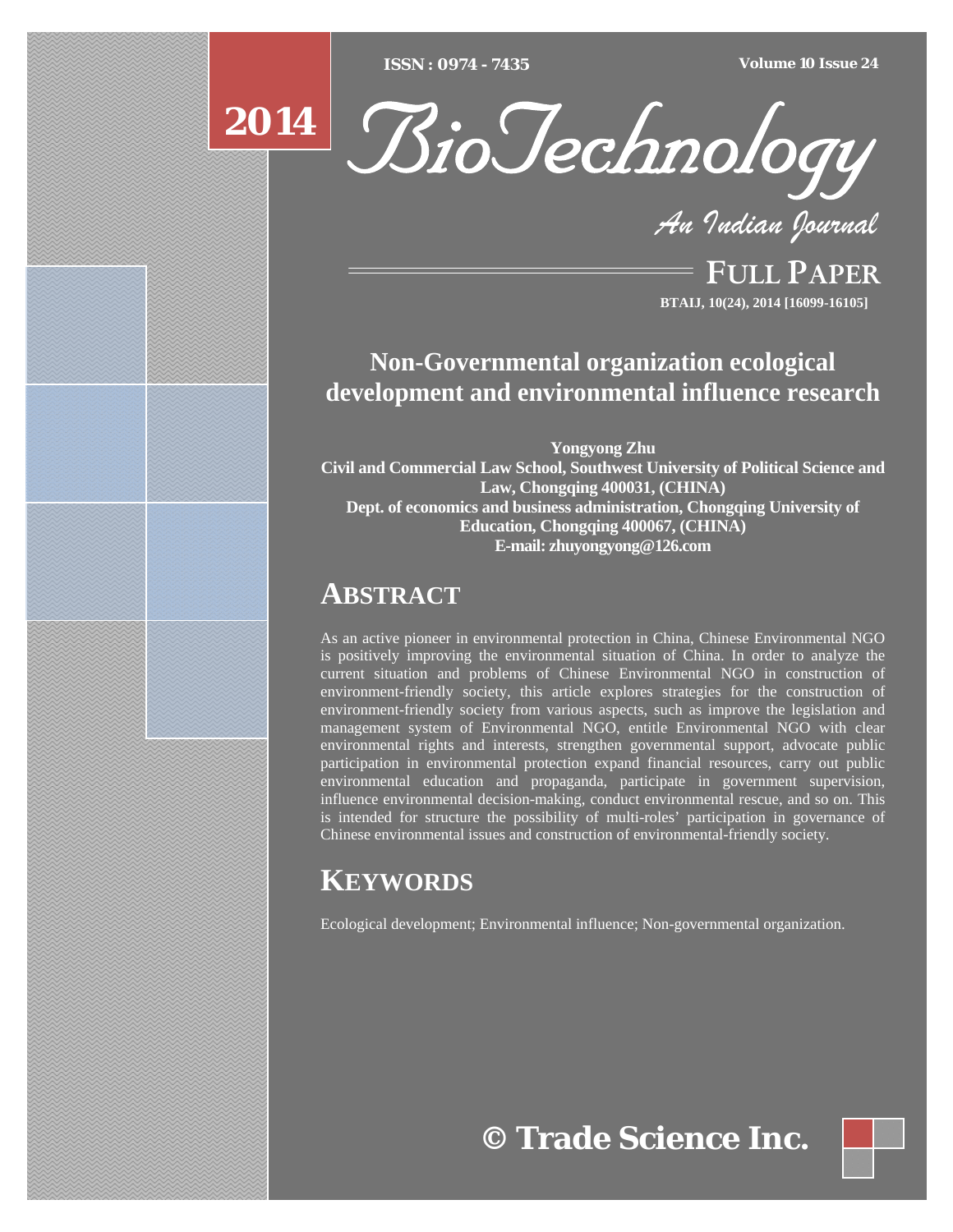#### **INTRODUCTION**

 Since the 1990s, Chinese non-government organizations began to play a major role in china's environment affairs with full of vitality, such as assist with the bid for Olympics, call for protection of Tibetan antelope, protect black snub-nosed monkey and so one. A series of successful cases have gradually attracted the attention of Chinese people, scholars and government. Their activities have pushed people to deeply rethink about survival value.

 As one form of community supervision, Non-Governmental Organization is an important measure of innovation for environmental policy system. It is playing a vital role in strengthening public environmental awareness, relieving the contradictions between economic development and the increasingly serious ecological crisis, and building an environment-friendly society. As the reduction of direct government investment in public welfare undertakings, the burden of environmental protection has been taken by environmental NGOs, which will determine the future state of the environment in China and even around the world. Thus, analysis of basic issues and development status in China of Environmental NGOs is not only conductive to an overall understanding of their roles and development trend, but also of great theoretical and practical significance to make recommendations for their development direction and build an environment-friendly society.

#### **SURVEY METHOD**

 Non-Governmental Organization was first mentioned in one document of the United Nations Economic and Social Council in 1994, but it has not universally accepted definition so far. Economic and Social Council have generally defined it in No. 288 (x) resolution as international organizations which are not established under government agreements in 1952. Department of Public Information regarded it as non-profit voluntary civic organizations at national or international level. World Bank defined it as private organizations which engage in activities such as enhance the interests of the poor, protect the environment, provide basic social services or promote community development.

 Construction of environment-friendly society is an inevitable choice for improving international competitiveness. With a rapid development of economy and society, China is facing a tough situation of environmental resources and international competitive pressures. From the perspective of environmental resources, China is rich in total amount but poor in amount per capita, and there exists long-standing contradictions between environmental resources and a growing population. Under an accelerative development of industrialization and urbanization, the increased resource consumption has intensified the conflict of resource shortage. The continual shifts of industries from developed countries to China have intensified the pressure on domestic resources supply and environmental pollutions. In the structure of export product, primary products and raw materials still take a high proportion, thus China still stays in the downstream of international trade division. High product cost is mainly due to high resource consumption, high waste and low utilization rate, which have affected the competitiveness of Chinese enterprises and industries, and restricted the quality of economic growth and improvement of efficiency. In the process of economic globalization, the role of tariff barriers has been faded, while non-tariff barriers such as energy efficiency, environmental standards, waste recycling, packaging and other green barriers have become more severe, and have serious impacts on China's foreign trades, especially export expansion.

 Due to the global environment is getting worse and worse, t environmental problems are highlight in the field of international relations. It becomes the focus of governments and the people around the world. The emergence of environment problems give rise to a new international actor named environmental nongovernment organizations. As a part of global non-government organization, it is a country's domestic or multinational private voluntary organization which is non-profit nonviolent, separated from government and enterprises with the implement of self-management, aiming at environmental and resources protection. It implements activities towards the ecological environment protection and management. Its development and expanding are responses to the deterioration of global environment and traditional global governances' uselessness on solving environment problem. As a new factor of global governance institutional reform, it shows the new possibility of solving global ecology problem.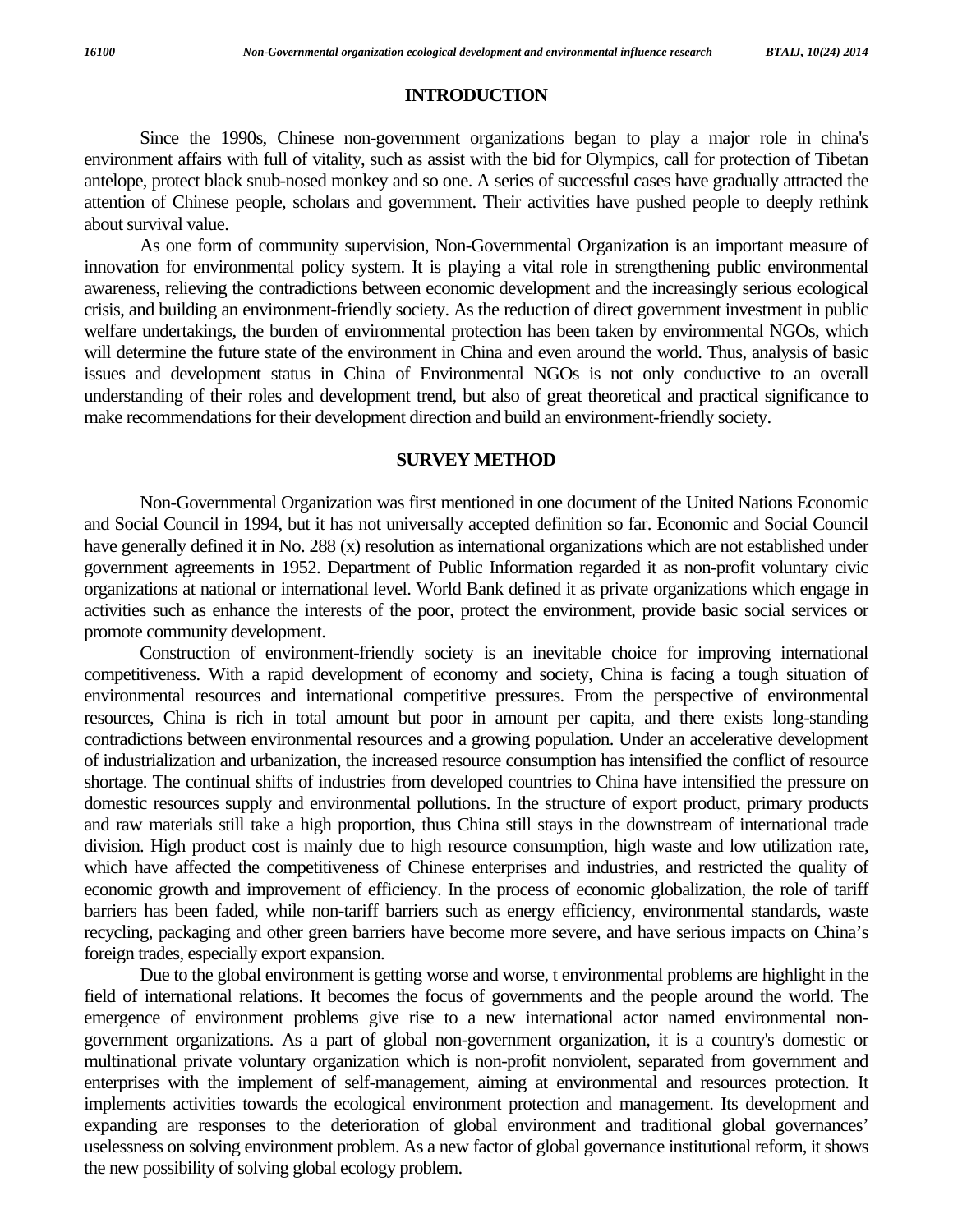#### **DISCUSSION**

 Comparing with the global non-government organizations, Chinese theoretical research on environmental non-government organizations is still during the starting process. The current global society has not defined environment-friendly society yet. From the angel of knowing the principle of environment-friendly society and its implement basis, its connotation has features as following. The environment problem leads to the birth of environment-friendly society. It is a way of thinking on solving environment problem fundamentally. It helps environmental economic development model, social behavior, and political system, support of science and technology and culture to melt under the frame of the organic unified scientific development. The environmentfriendly society is a social development of human being featured as environmentally friendly, the detailed pattern of society manifestation for sustainable development. It is the human and the nature harmonious society. It is the society of human being in harmony with nature and human being. The environment friendly society requires the development of economic society needs to be complied with ecological rules. It develops towards the good side of maintaining ecological environment, promotes the overall harmonious continuous development of social economy with application of ecological environmental protections' ideas and ways. The environment friendly economic development model, green politics system, environment cultural values, green science technology are the basic elements, ways and measures of building the environment friendly society. Environment friendly is with the concept of hierarchy and dynamic nature. The current environment friendly means the social and economic activities minimize its load and impact to the environment under the existing technical and economic conditions. Finally we need to control these kinds of load and impact on resource supply capacity of ecosystem and environmental self-purification capacity, to form virtuous cycle between the social economic activities and ecological system.

 The sustainable development includes the social development, maintaining and construction of good ecological environment. It is a new type of development strategy showing the concept of scientific development and the times connotation. It is a result after human being self-exam the traditional development mode. The core problem of sustainable development is how to deal with relations of economic development and population, resources and environment, promotes its harmonious development. Economic development and population, resources and environment are inseparable and connect with each other. They are mutually restricted, interactional entity influence, promote each other. As the most populous country, the huge population base gives economy, society, resource and environment pressure. It seriously restricts the development of China's economy and the improvement of people's life. Resource is the basic element of economy development. The restriction of natural resources becomes the focus of human being sustainable development. China is relatively poor resources country. The resource intension situation would exist for long time. At the present stage, China still has many troubles such as the disorder of management system, low degree of public recognition, weak social influence, low activity level of environmental non-government organizations, lack of funds, limited social influence and so on. Therefore, we have to change the economic growth pattern, choose the production pattern and consumption pattern which save resources. It helps the reasonable develop and sustainable use of resource, builds material resource basis for the economic social sustainable development.

The obstacle of management system restricts the standard development of environmental nongovernment organizations. The register management system of environmental non-government organizations is featured as high threshold, too much limitation, and poor regulations, etc. Nongovernmental organizations implement the dual check, dual duty, double supervision management system by the registration administration organ and the professional authority. The dual management system restricts the establishment of legal environmental non-government organizations. It becomes the negative factor of China environmental nongovernment organizations development for a long period of time. The mutual management system leads to the environmental non-government organizations needs to be under the control and management of institution authorized by government before it becomes legal organization. Since the professional authority is responsible for its environmental non-government organizations activity without chance of gaining profit, there is no specific instruction for or any examination duty professional authority in rules. It leads to every professional authority usually makes an excuse when the environmental non-government organizations applies. The dual management system becomes the obstacle of NGOs development.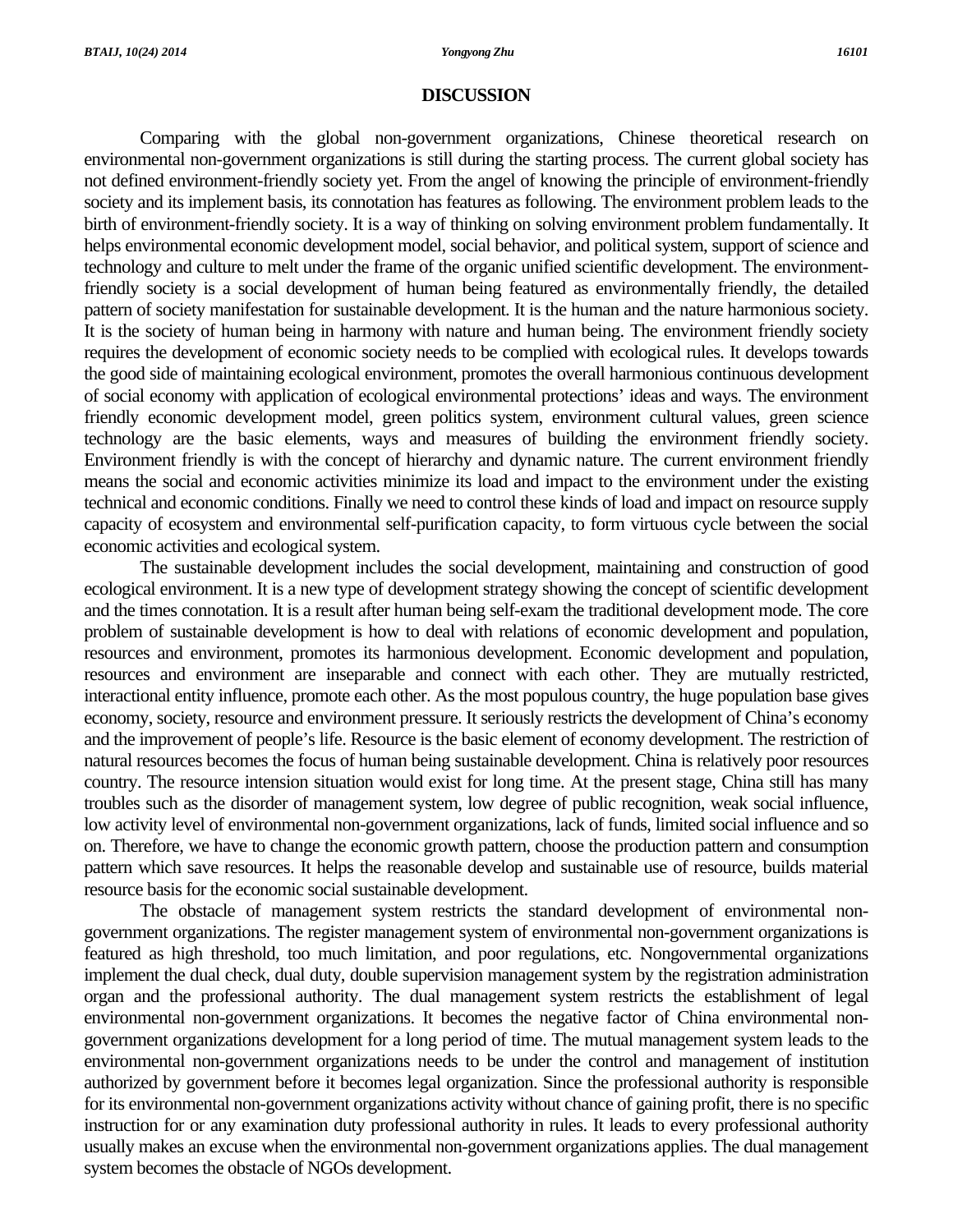Enhance the activity level of environmental NGO. The activities implemented by the environmental NGO are divided into 3 levels: make the public aware of environmental and resource crisis through environmental education; negotiate with the government about environmental decision-making as an interested party; exert influence against the implementation behavior after the introduction of environmental policy. The activities of the next 2 levels have been carried out by environmental NGO in western countries due to the development of a long history, the Chinese environmental NGO was seldom in opposition with the government on behalf of the public or groups whose current activities still stay in the first level, that is to organize environment lecture, seminar, training course, exhibition, preparation of environmental science book, propaganda through media and other environment public education fields. The Chinese environment NGO organized activities in the proportion of publicity 58.6%, training activities 57%, and policy providing related to the second level 38.5%, it cannot be accommodated by the existing system for the environment NGO to challenge the public and monitor the government as an organization. It is easier for the environment NGO to get engaged in environmental education, but there is only sporadic exploration and breakthrough to carry out oversight and policy supervision to government.

Shortage of fund and limited financing channel are the problems the environment NGO is facing. Funding shortage is a prominent problem faced by environmental NGO in China. Environmental NGO is able to raise fund through government funding, membership income, operating revenue, enterprise sponsor, private donation and a variety of ways. The funding mainly come form foreign sources and the government, private donation and membership income are very low, let alone the income increase through the operating income of their own organization. The official environment NGO's revenue mainly depends on fund of government-run project, financial allocation and subsidy, the civil environmental NGO is mostly dependent on foreign funding. The government takes limited measurement to encourages individual and enterprise donation, which leading to the results that Chinese environmental NGO and enterprise have no close relationship, the activity field, activity scale and activity sustainability of the environmental NGO are limited, hindering the development of the environmental NGO.

 The public recognition is low and the social influence is not high. Environmental NGO is a new thing in China, and most people have limited understanding with Chinese environmental NGO. However, the development of western environmental NGO has a deep heritage, including civic awareness, concept of autonomy, legal concept, spirit of contract, public spirit and other aspects. The long-term government regulation and feudal peasant mentality in China have weakened the sense of democracy, spirit of contract and public concept that NGO should have, the citizen lacks of enthusiasm to NGO, and people do not understand the value orientation to take the social responsibility from the bottom up.

#### **RESULT**

Improve the legislation and management system of environmental NGO. The government needs to recognize the significance of environmental governance by the environmental NGO, guarantee the full development of environmental NGO from the respects of legislation and institution, formulate the Basic Chinese NGO Law, establish the relatively independent NGO management system with authority, although the existing legal framework allows development and carries out supervision on environmental NGO, it is actually a restrictive management, the current model should be shifted to supervision and service-oriented management, that is, the government plays a role of public servant, actively provides various services for the environment NGO to promote development, and monitor the environmental NGO to implement activities through rational and effective mechanism.

 We give environmental NGOS clear environmental rights and interests. We clearly empower environmental non-government organizations, the public and etc. to fully guarantee kinds of environmental rights and interests. These measures include making transparent decision; releasing the government monopoly of environmental information to public; the set up and improvement of the environmental dispute resolution mechanism; apply the public interest litigation mechanism; making sure any individual and units have rights to bring a civil lawsuit against damage of the environment. Implement of environment friendly public supervision and hearing system. The protection of China environment relates to public living environment directly. The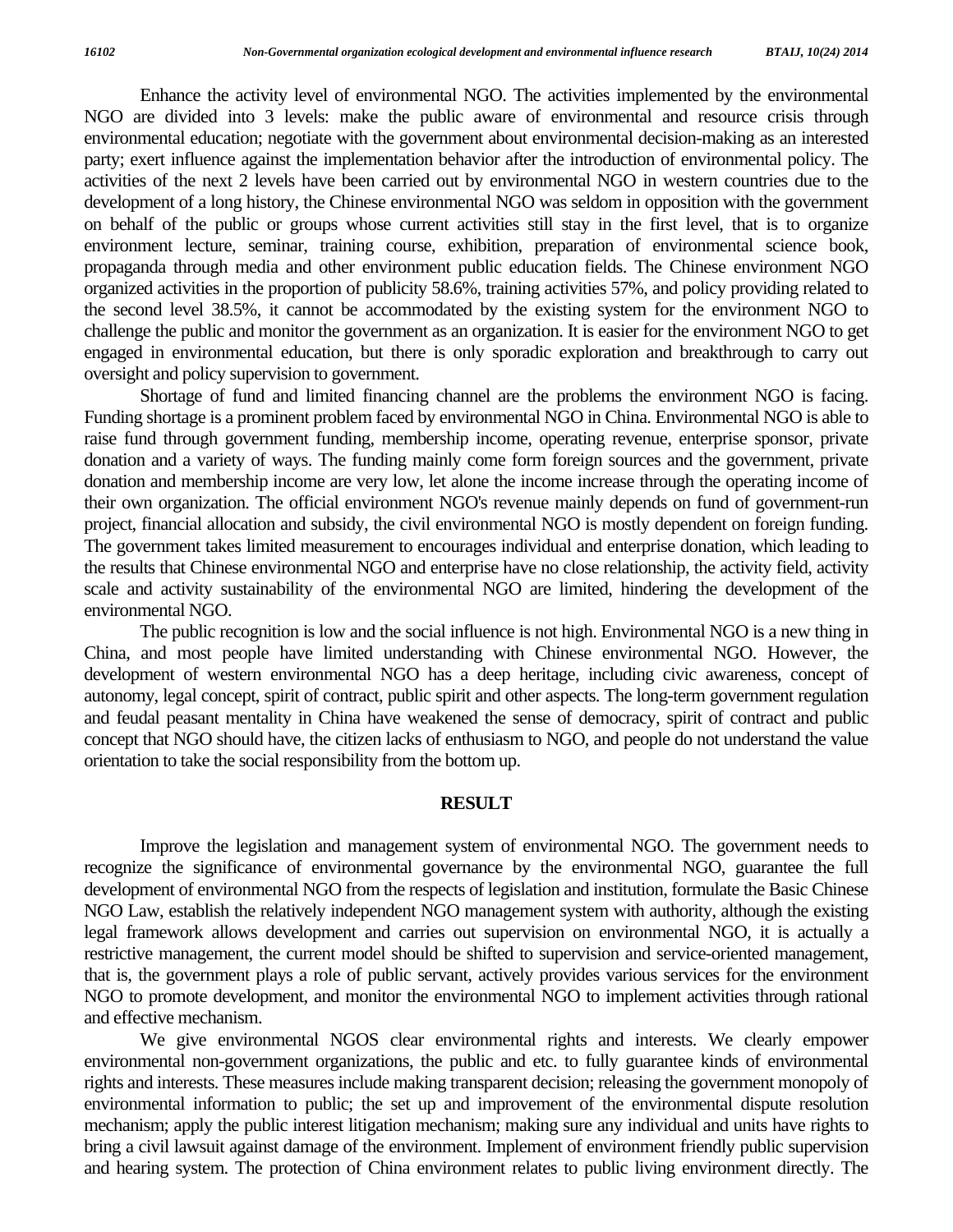public have right to supervise environment, stop the environmental damage activities. The decision making process should adopt the hearing system; listen to the opinions of environmental non-government organizations and public actively. Government should fully learn the function of environmental non-government organizations, try to make environmental non-government organizations take part in the decision making of environment problem, and strengthen the negotiation and communication with environmental non-government organizations during the decision making of environment problem. Environmental non-government organizations should submit the proposal and statement to related department by usage of various information channels.

We should strengthen governments' supports for environmental non-government organizations. Environmental non-government organizations in China are not able to undertake the social function of government. It is necessary for government to transfer the professionalization ability to environmental nongovernment organizations through training and etc. At current stage, China government is trying best to help the ability building of civil environmental group, trying to form national environmental protection organization cooperation network which contains legal environmental non-government organizations and environmental protection volunteer. We should go proceed with targeted batches of business trainings and professional guidance for environmental non-government organizations and environmental protection volunteer at regular intervals. Environmental non-government organizations and environmental protection volunteer collect the environment information, submit constructive environmental protection proposal to government and Chinese people's political consultative conference of National People's Congress, and encourage the environmental public welfare undertakings of environmental non-government organizations through preferential tax system. Environmental non-government organizations accepts social donation to develop the environmental business. Donation and other legal incomes could apply for duty-free treatment. The donator could also enjoy the dutyfree treatment. It improves the enthusiasm of public to devote into environmental business.

 We should advocate the public's participation in environmental protection activities. We should encourage and energetically promote the volunteers' activities in environmental area. As the practitioner of volunteerism, volunteer is the important manpower resource of environmental non-government organizations. We should encourage and energetically promote the volunteers' activities, promote the development of China environmental non-government organizations. We find out from the research that nearly 91.5% public is willing to attend volunteers' activities if the condition is permitted. The lack of opportunities provided by the outside world is the main reason we restrict the public to participate in environmental volunteer activities. China environmental non-government organizations should coordinate and communicate with media, government, community and so on institution, develop and use the potential volunteer resource.

 Expand the financial resources. Increase revenues by providing paid services to community, including provide consultation services on product development, market research, basic research and other aspects for environmental protection industries together with arrangement and management services for large-scale environmental activities. Environmental NGO can expand collection sources and increase fund-raising incomes, for example, conduct charity performances and advertising media such as TV, Internet, newspaper, magazine and other forms to persuade people at home and abroad to donate. Meanwhile, the Environmental NGO can also seek financial support from the government. In addition to forms of financial allocations and subsidies, the government should also provide expenditure support oriented by environmental projects, which is conducive to the formation of a competitive mechanism, and promote Environmental NGO to improve their efficiency and accelerate the development.

 Carry out public environmental education and propaganda. Chinese Environmental NGOs carry out environmental education and propaganda activities through the publication of books, printed materials, lectures, trainings and other ways. For example, the Green Hope Action organized by Environmental NGO of Friends of Nature sent volunteers to Hope Primary Schools to carry out environmental education from 2000. China Project in Television Trust for the Environment popularizes knowledge about environment and sustainable development to the public. It commits itself to introducing outstanding international educational video materials about environment, human development and health issues into China, building a data bank of environmental educational videos, providing environmental information services to government departments, environmental agencies, research institutions, schools, community and associations, families and individuals, promoting the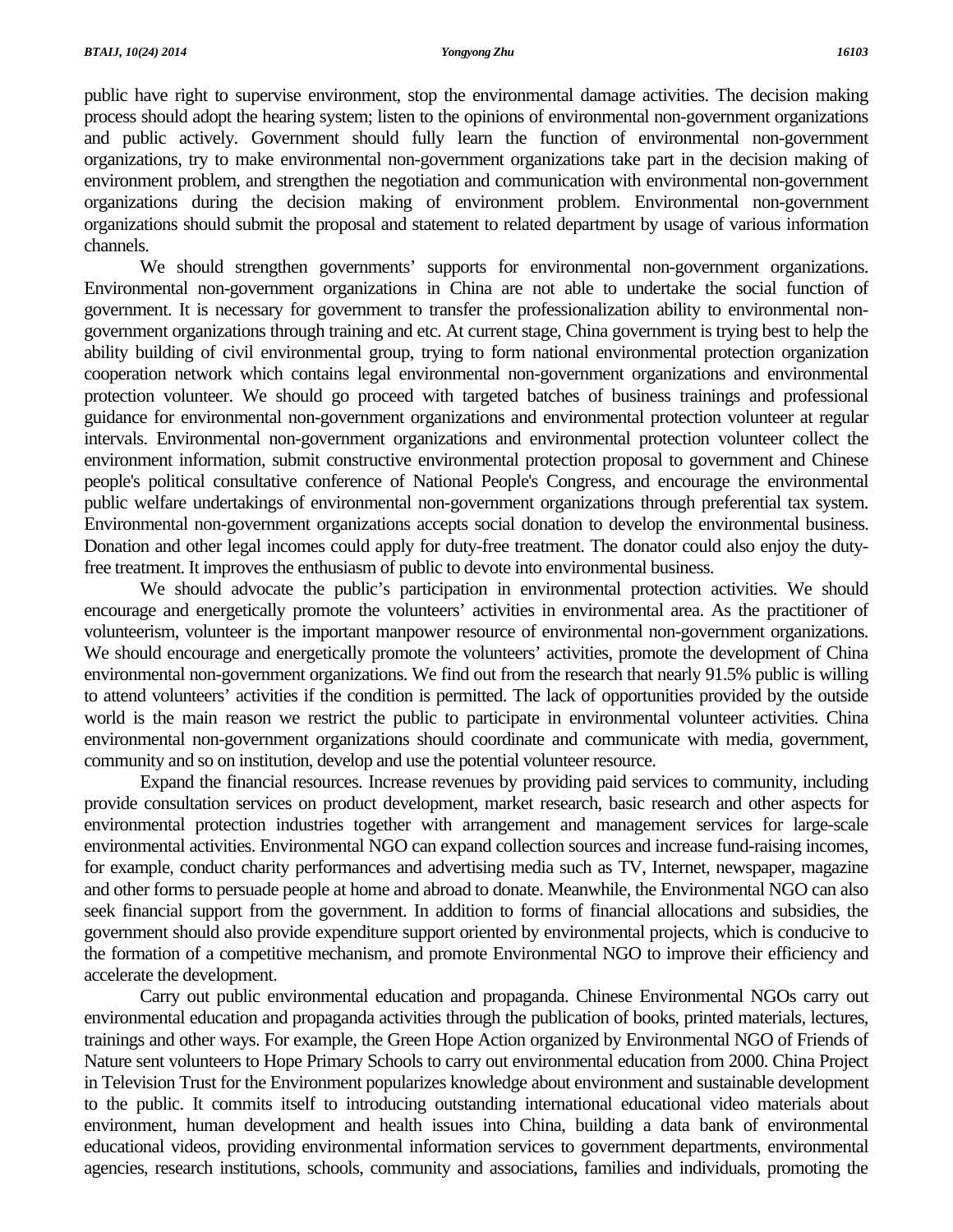share of environmental educational resources through free borrowing services, and improving environmental awareness of the society and publics.

 Participate in government supervision and influence environmental decision-making. Environmental NGO actively undertake the social role of the state environmental policy supervisor based on public basis, professional knowledge and communication channels. To the government, the pressure of public opinion is playing a vital role in environmental decision-making. Chinese Environmental NGOs put forward research reports, policy proposals and other forms and use legal channels to increase political pressures on the government, so as to influence the government decision-making on environmental issues, promote government environmental policy adjustments, and rationally allocate environmental interests and public welfare resources. Increase disclosures of environmental cases. Chinese Environmental NGOs directly expose environmental malicious events and call for community to exert pressures. This is an important method of social supervision in environmental field.

Conduct environmental rescue. Environmental NGOs have an organization advantage. When cases of environmental pollution or other environmental issues happened, Environmental NGOs can effectively support the victims to tale a legal action. In case of the laws failed to completely protect the interests of victims, the Environmental NGOs can organize the victims to carry out various activities in order to exert pressures on polluters and the government, raise reasonable appeals and claim for reasonable compensation. Online Environmental NGOs, which conduct environment activities in virtual space based on the Internet, make use of vast network resources, establish a platform for exchange of information and share of resources, and demonstrate disasters caused by environmental destructions to human beings. Carry out various special activities for ecological environmental protection, including biodiversity conservation, maintenance of natural ecology, trees planting, water quality purification, control of air pollution, desertification prevention, governance of water loss and soil erosion in the upstream of the Yellow River, protection of community environment, garbage classification, recycling of resources, and so on.

#### **CONCLUSION**

 The social development is facing environmental pollution, ecological fragility, the energy crisis and other problems, building a resource-saving society and environment-friendly society is a requirement of times and trend. If we keep obtaining from the nature and trying to conquer the nature, we will result in disastrous consequences. Attach enough importance to issues among population, resources and ecological environment, coordinate harmonious development between human beings and nature, deal with issues between economic development and population growth and resource utilization, environmental conservation and rational exploration, and place the conservation of resources on the top, so as to construct industrial structure and consumption concept that conducive to resource conservation, build a resource-saving society, and achieve allround and sustainable development.

#### **ACKNOWLEDGMENT**

 This work was supported by the Research Foundation of Chongqing University of Education (KY201333B).

#### **REFERENCES**

- **[1]** Chen Jia-nan; "Contributions of Environmental NGO to Environmental Education in China," IERI Procedia, **2**, 901-906 **(2012)**.
- **[2]** Peter Nunnenkamp, Janina Weingarth, Johannes Weisser; "Is NGO aid not so different after all? Comparing the allocation of Swiss aid by private and official donors," European Journal of Political Economy, **25(4)**, 422-438 **(2009)**.
- **[3]** Corinthias Pamatang, Morgana Sianipar, Kitri Widaretna; "NGO as Triple-Helix Axis: Some Lessons from Nias Community Empowerment on Cocoa Production" Procedia - Social and Behavioral Sciences, **52**, 197-206 **(2012)**.